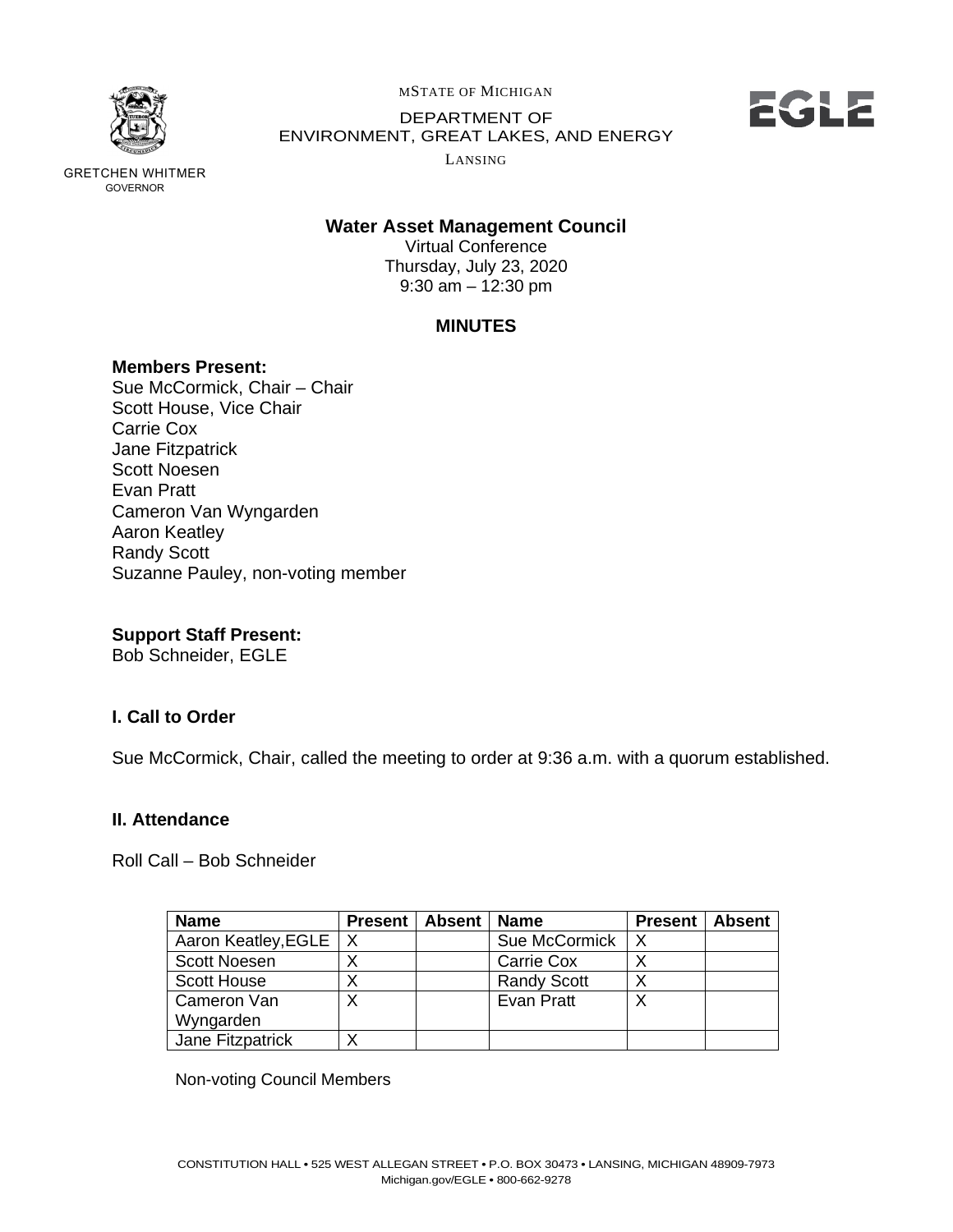## **III. Approval of January Meeting Minutes**

 **Motion:** Cameron Van Wyngarden made a motion to approve the minutes as provided; Evan Pratt seconded the motion. The motion was approved by all members present.

## **IV. Approval of Agenda**

 **Motion:** Evan Pratt made a motion to approve the agenda with the addition; Randy Scott seconded the motion. The motion was approved by all members present.

#### **V. Public Comment**

No Comments were given.

#### **VI. Election of Officers**

 **Motion:** Evan Pratt made a motion to nominate the current officers for a second term; Cameron Van Wyngarden seconded the motion. The motion was approved by roll call.

| <b>Name</b>           | Yea | <b>Nay</b> | <b>Abstain</b> |
|-----------------------|-----|------------|----------------|
| Aaron Keatley, EGLE   | χ   |            |                |
| <b>Scott Noesen</b>   | χ   |            |                |
| <b>Scott House</b>    | Χ   |            |                |
| Cameron Van Wyngarden | Χ   |            |                |
| Jane Fitzpatrick      | Χ   |            |                |
| Sue McCormick         | χ   |            |                |
| Carrie Cox            | χ   |            |                |
| <b>Randy Scott</b>    | Χ   |            |                |
| Evan Pratt            | χ   |            |                |

## **VII. Discussion and Review of Schedule for template submittals**

 Aaron Keatley noted that given the budget and staff constraints due to the Covid-19 pandemic there could be a reduced capability on EGLE's part to provide support services for the survey effort given the current timetable. Jane Fitzpatrick had concerning relating to the state's regions' ability to devote resources to the survey effort. Scott Noesen noted the strain on resources at the county levels as well and Scott House added that ongoing challenges at the local level were significant. Cameron Van Wyngarden wanted to make sure that any delay in the survey effort did not conflict with statutory requirements. Motion: Cameron Van Wyngarden made a motion to delay survey efforts and review the timeline at the next meeting. Carrie Cox seconded the motion. The motion was approved by all members present.

#### **VIII. Approval of template letter**

This item was deferred to a later date

## **IX. Updated surveys, survey guidelines and mailing effort**

This item was deferred to a later date